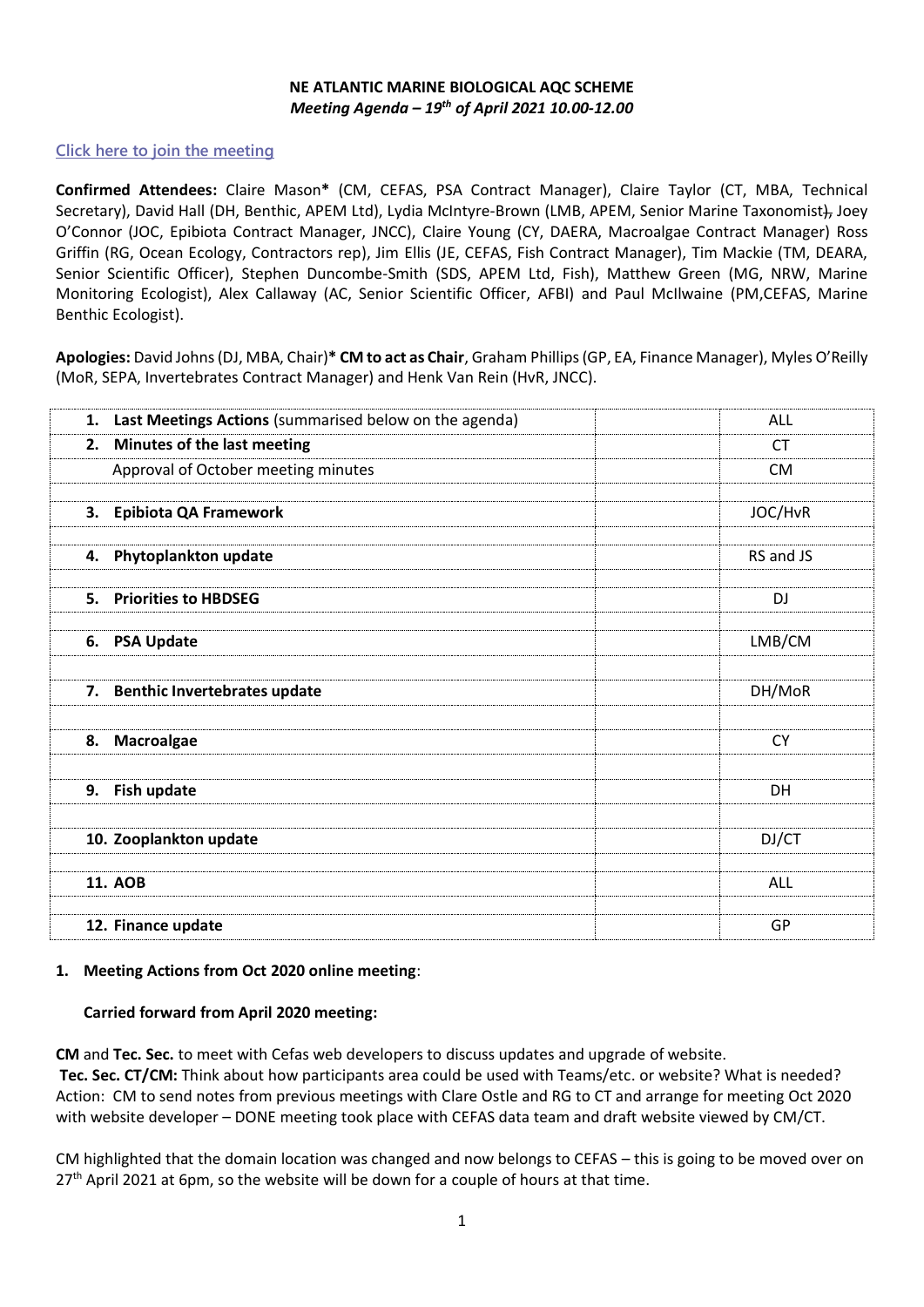Further Action: CT to send reminder email to component managers to each review content of their section and provide CT with update along with any good, high-resolution images. This needs to all be done by the end of May 2021.

**CM** to make document outputs from PSA workshops available (originally circulated to workshop participants). **CM** to put these together and send to CO for website. Guide for Asbestos will be made available for end of May as part of the updated NMBAQC PSA guidance (see above) Action: CM – include workshop notes and Guide for Asbestos in NMBAQC PSA guidance as part of update for completion by the end of May. Updated PSA guidance will be circulated to committee for comment before being finalised and being made available on the website.

**DJ and MoR:** Put together protocol/guidance for group to avoid potential conflicts of interest and increase communication. Action: CT to follow up with DJ/MoR

## **From October 2020 meeting:**

RG advised the committee of the merits of using Microsoft team to track actions, alerts maybe participant's area etc. Action: CT to investigate merits

RE Benthic Imagery Action plan presentation -

Action: HvR asked for queries to be raised directly with him and he will bring up at forthcoming steering group. He will keep us posted. UPDATE this has now been finalised and on website – see Epibiota section.

JNCC and NE are currently developing guidelines for the acquisition and storage of DNA samples from the benthic environment. The guidelines are expected to be ready by April 2021. This work has been identified as a high priority action (Action 37) from the Benthic DNA Action Plan developed by the UK Marine DNA Technical Group, one of the UK DNA Working Group's thematic subgroups. Mike Nelson (Mike.Nelson@jncc.gov.uk) is the JNCC project manager behind the work and a good point of contact for further queries –

Action: TM to send group notes from technical working group's last meeting. Action: HvR to put MoR in contact with Mike Nelson at JNCC. Further Action: JOC to follow this up

#### **2. Approve minutes of the last meeting:** reviewed and approved

#### **3. Epibiota and Benthic Imagery Action Plan update:**

**JOC:** JOC, HvR and team at JNCC (through the Big Picture Group) have finalised all of the Epibiota Quality Assurance Framework (QAF) documentation. The aim of this is to improve consistency between data collected from different sources for more common use and sharing in the future. This went live on the NMBAQC website on 12<sup>th</sup> April 2021 and will be promoted through social media and NMBAQC news once JNCC have finished a period of mourning. Going forward, JOC looking into funding for next year (possibly from DEFRA) to build upon momentum. Would need more buy in and further funding to look at moving towards ring tests in the future.

Action: JOC to let CT know when QAF can be promoted – should be this week. POST MEETING NOTE: this has now been done.

#### **4. Phytoplankton update:**

**RS**: IPI was cancelled for 2020 and to continue with the proficiency testing scheme from 2021 onwards.

For 2021, the IPI will be hosted at the University of Las Palmas de Gran Canarias in the OCHABs center, the Canary Islands observatory of harmful algae, for the next four years from 2021 to 2025. A partnership agreement is in the process to be signed by the University and the IOC to this effect and I will be announcing the new exercise for 2021 in due course.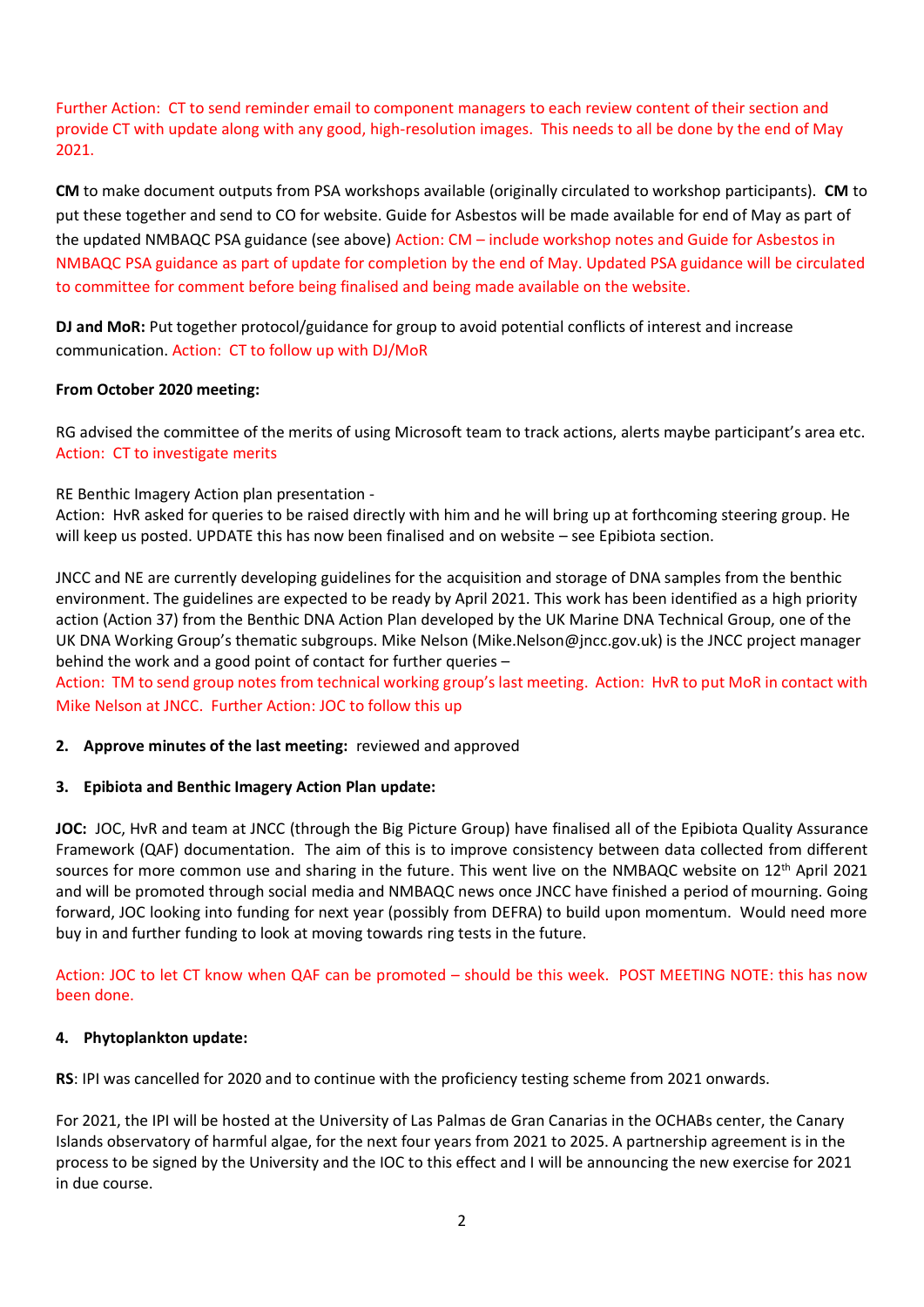The exercise continues as it was before with the full collaboration of the IOC Science and communication center for harmful algae, OTGA (Oceanteacher Global Academy) within the IODE office in Ostend, Belgium and in association with the NMBAQC in the UK. The only change is in relation to the host institution and administration center for the IPI, which now will be based in Las Palmas, Gran Canaria, Spain.

The programme schedule for 2021 is as follows:

Registration: From Monday, 8th March 2021 to Friday, 30th July 2021

Samples sent to analysts + Oceanteacher quiz opens: From 30th July 2021 to Thursday, 30th September 2021 Deadline for submission of samples and online test results to lead laboratory: Tuesday, 30th November 2021 Intercalibration Report (January 2022) and Workshop: From 5th January 2022 to 1st March 2022

## **5. Priorities to HBDSEG:**

**DJ:** HBDSEG are pleased to hear about the work HvR and JOC have been doing and DJ to update the group at his next meeting. Action: CT to found out dates of next HBDSEG meetings – POST MEETING NOTE this is scheduled for 29-30<sup>th</sup> July 2021.

## **6. PSA Update:**

# **2020-21, Year 27**

## **1. Subscriptions**

| <b>LabCode</b> | PS76/77      | PS78/79      | PS-OS19/20/21            |
|----------------|--------------|--------------|--------------------------|
| PSA_2701       | $\mathbf 1$  | $\mathbf 1$  | $\overline{\phantom{0}}$ |
| PSA_2702       | $\mathbf 1$  | $\mathbf 1$  | $\qquad \qquad -$        |
| PSA_2703       | $\mathbf{1}$ | $\mathbf{1}$ |                          |
| PSA_2704       | $\mathbf 1$  | $\mathbf 1$  | $\qquad \qquad -$        |
| PSA_2705       | $\mathbf 1$  | $\mathbf 1$  |                          |
| PSA_2706       | $\mathbf 1$  | $\mathbf 1$  | $\qquad \qquad -$        |
| PSA_2707       | $\mathbf{1}$ | $\mathbf{1}$ |                          |
| PSA_2708       | $\mathbf 1$  | $\mathbf 1$  | $\frac{1}{2}$            |
| PSA_2709       | $\mathbf{1}$ | $\mathbf{1}$ |                          |
| PSA_2710       | $\mathbf 1$  | $\mathbf 1$  | $\mathbf 1$              |
| PSA_2711       | $\mathbf 1$  | $\mathbf{1}$ | $\mathbf 1$              |
| PSA_2712       | $\mathbf 1$  | $\mathbf 1$  | $\mathbf 1$              |
| PSA_2713       | $\mathbf{1}$ | $\mathbf{1}$ | $\mathbf{1}$             |
| PSA_2714       | $\mathbf 1$  | $\mathbf 1$  | $\mathbf 1$              |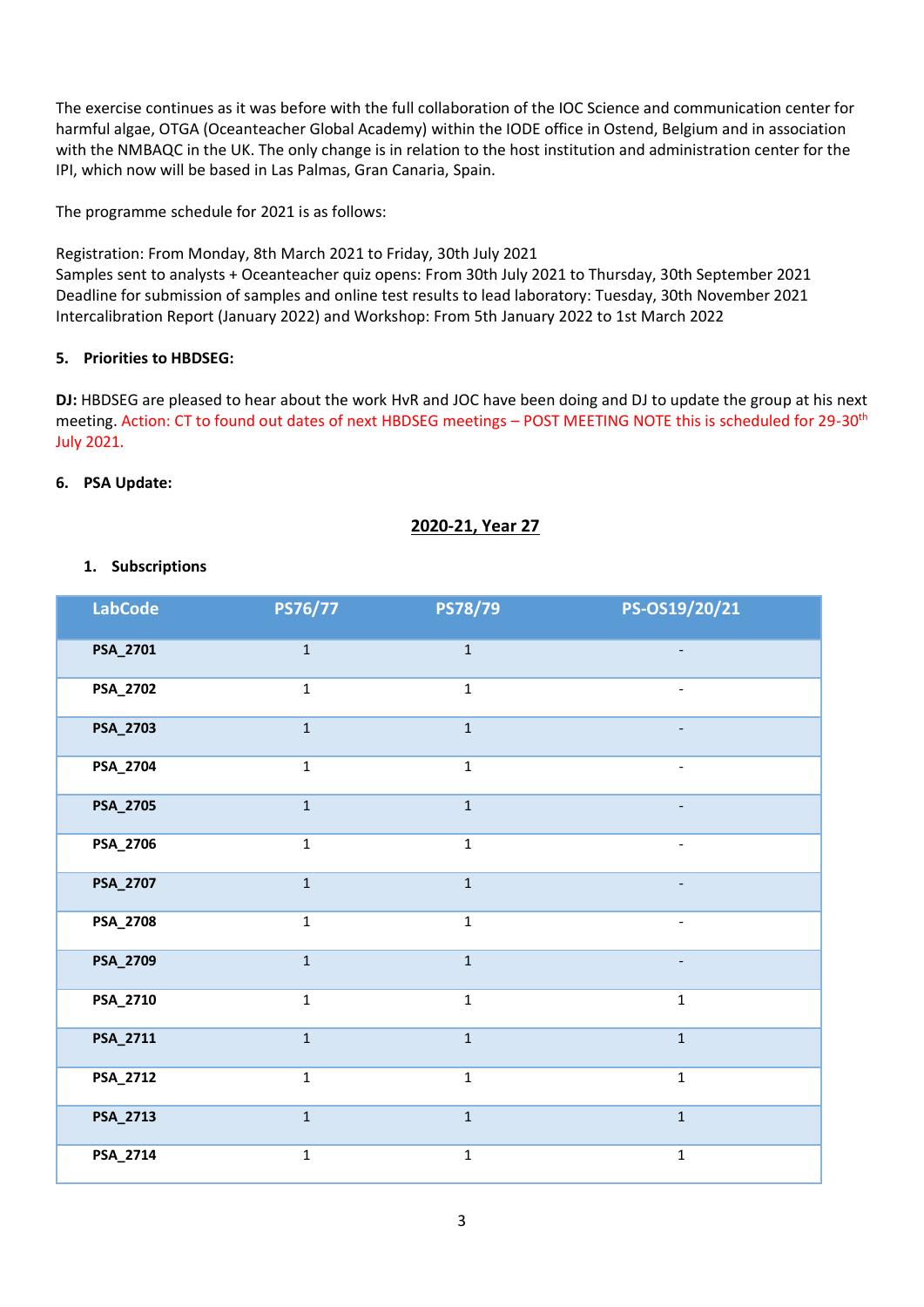| PSA_2715                                      | $\mathbf{1}$                 | $\mathbf 1$              | $\mathbf{1}$             |
|-----------------------------------------------|------------------------------|--------------------------|--------------------------|
| PSA_2716                                      | $\mathbf{1}$                 | $\mathbf{1}$             | $\overline{\phantom{0}}$ |
| PSA_2717                                      | $-1$                         | $\overline{\phantom{a}}$ | $\mathbf{1}$             |
| PSA_2718                                      | $\qquad \qquad \blacksquare$ | $\overline{\phantom{a}}$ | $\mathbf{1}$             |
| PSA_2719                                      |                              |                          | $\mathbf{1}$             |
| PSA_2720                                      | $\overline{\phantom{a}}$     | $\overline{\phantom{a}}$ | $\mathbf{1}$             |
| PSA_2721                                      | -                            | -                        | $\mathbf{1}$             |
| PSA_2722                                      |                              |                          | $\mathbf{1}$             |
|                                               |                              |                          |                          |
| <b>Total</b><br>(change<br>from last<br>year) | $17(-2)$                     | $17(-2)$                 | $13(+1)$                 |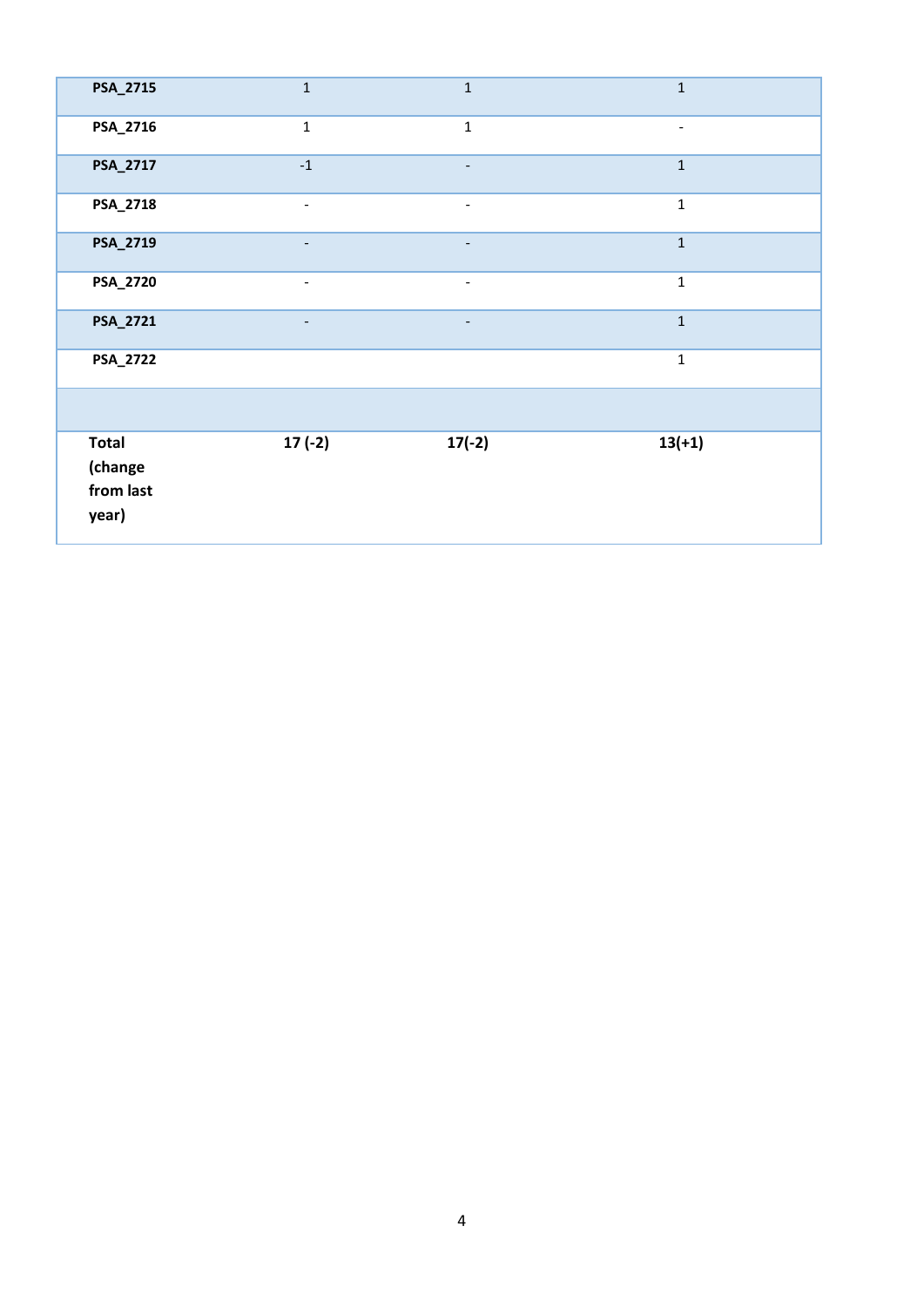# **2. 2020-2021, Year 27 Operations**

All circulations of PS exercises will be distributed in line with the 2020-2021 timetable (available below). Returns and results are summarised in the table below.

| <b>Exercise</b>       | <b>Status</b>                      | <b>Returns / Comments</b>        |
|-----------------------|------------------------------------|----------------------------------|
| <b>PS76</b>           | Samples distributed: 29/10/2020    | <b>Fines Test</b>                |
|                       | Sample deadline: 18/12/2020        |                                  |
|                       | Interim reports issued: 15/01/2021 | 16 out of 17 returned results    |
|                       | Final reports issued:              | 1 communicated non-participation |
|                       | <b>Exercise complete</b>           |                                  |
| <b>PS77</b>           | Samples distributed: 29/10/2020    | <b>Mixed Test</b>                |
|                       | Sample deadline: 18/12/2020        |                                  |
|                       | Interim reports issued: 15/01/2021 | 16 out of 17 returned results    |
|                       | Final reports issued:              | 1 communicated non-participation |
|                       | <b>Exercise complete</b>           |                                  |
| <b>PS78</b>           | Samples distributed: 10/12/2020    | <b>Gravel Test</b>               |
|                       | Sample deadline: 11/02/2021        |                                  |
|                       | Interim reports issued:05/03/2021  | 14 out of 17 returned results    |
|                       | Final reports issued:              | 2 communicated non-participation |
|                       | <b>Exercise complete</b>           | 1 non communicated non-          |
|                       |                                    | participation                    |
| <b>PS79</b>           | Samples distributed: 10/12/2020    | <b>Mixed Test</b>                |
|                       | Sample deadline: 11/02/2021        |                                  |
|                       | Interim reports issued:05/03/2021  | 14 out of 17 returned results    |
|                       | Final reports issued:              | 2 communicated non-participation |
|                       | <b>Exercise complete</b>           | 1 non communicated non-          |
|                       |                                    | participation                    |
| <b>PS-OS19-</b><br>21 | Samples request sent: 29/10/2020   |                                  |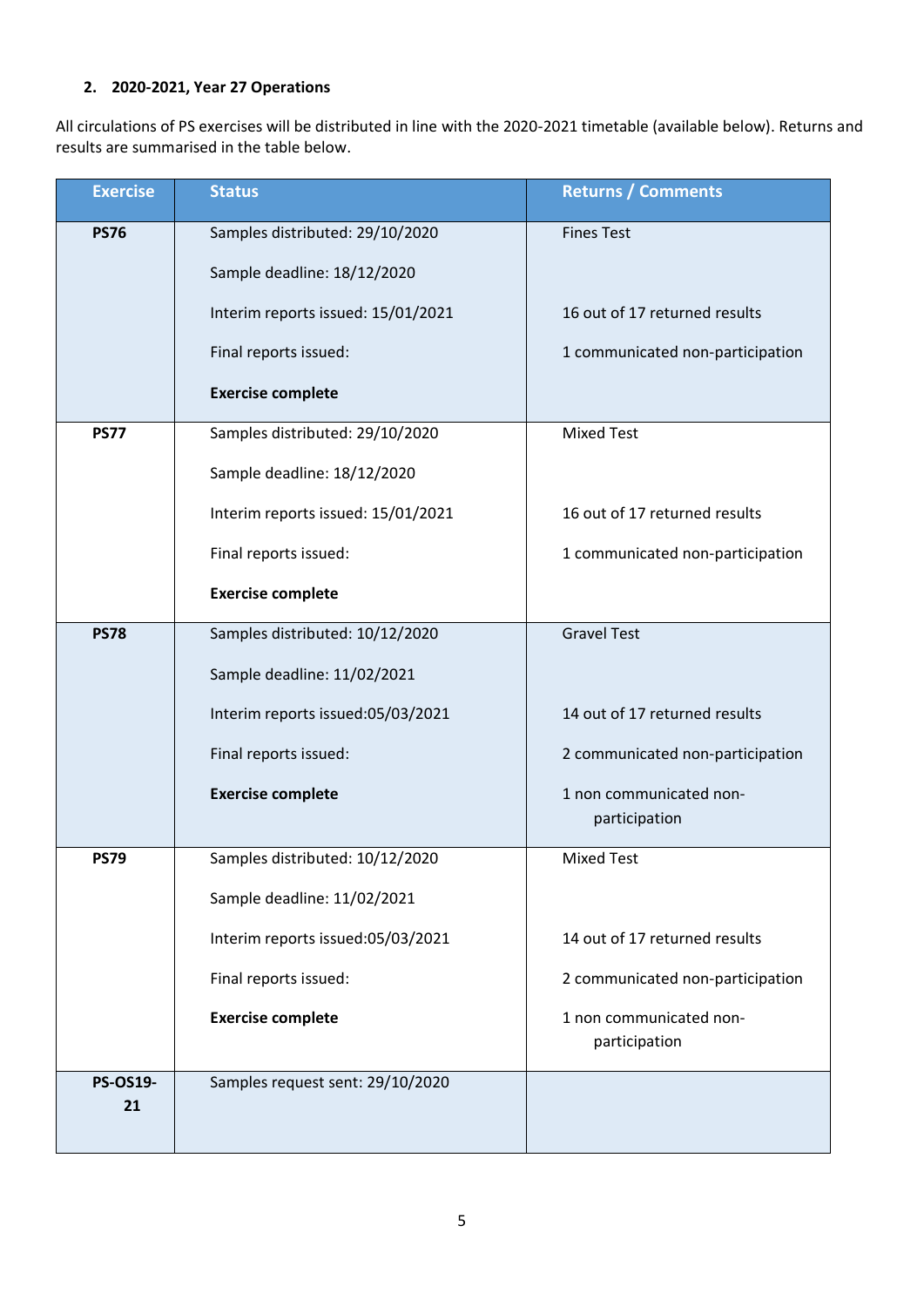| Batch 1                                |                                  |
|----------------------------------------|----------------------------------|
| Data submission deadline: 13/11/2020   |                                  |
| Sample submission deadline: 11/12/2020 | 12 out of 13 data sets submitted |
| Reports Issued: 01-02/03/2021          | 36 out of 39 samples selected    |
| <b>Exercise complete</b>               | 18 out of 39 samples received    |
| Batch 2                                | 5 out of 13 reports sent         |
| Data submission deadline: 31/03/2021   |                                  |
| Sample submission deadline: 16/04/2021 | 1 non-participation communicated |
| Reports issued:                        |                                  |
| <b>Exercise in progress</b>            |                                  |

## **3. Issues arising**

Some late PS results have delayed the reporting of the Final reports for the website.

One laboratory were asking for final reports and Statements of Performance for an MMO validation application. Certificates are not usually issued until all the modules are completed, and after consulting with CM, the participant that a certificate couldn't be issued at the current time, and an email contact was offered so that the MMO can request directly proof of participation or results if required.

Action: LMB to provide a new data entry workbook and updated protocols to CM for review prior to making available on the website

#### **4. Other news**

There is an Italian laboratory (BioChemie Lab) currently undertaking a trial of the PS module, potentially looking to sign up to the next scheme year. In addition, a Spanish laboratory have expressed an interest in signing up for next year.

Action: LMB to follow up with Spanish laboratory to see if they would be interested in undertaking a trial of the PS module.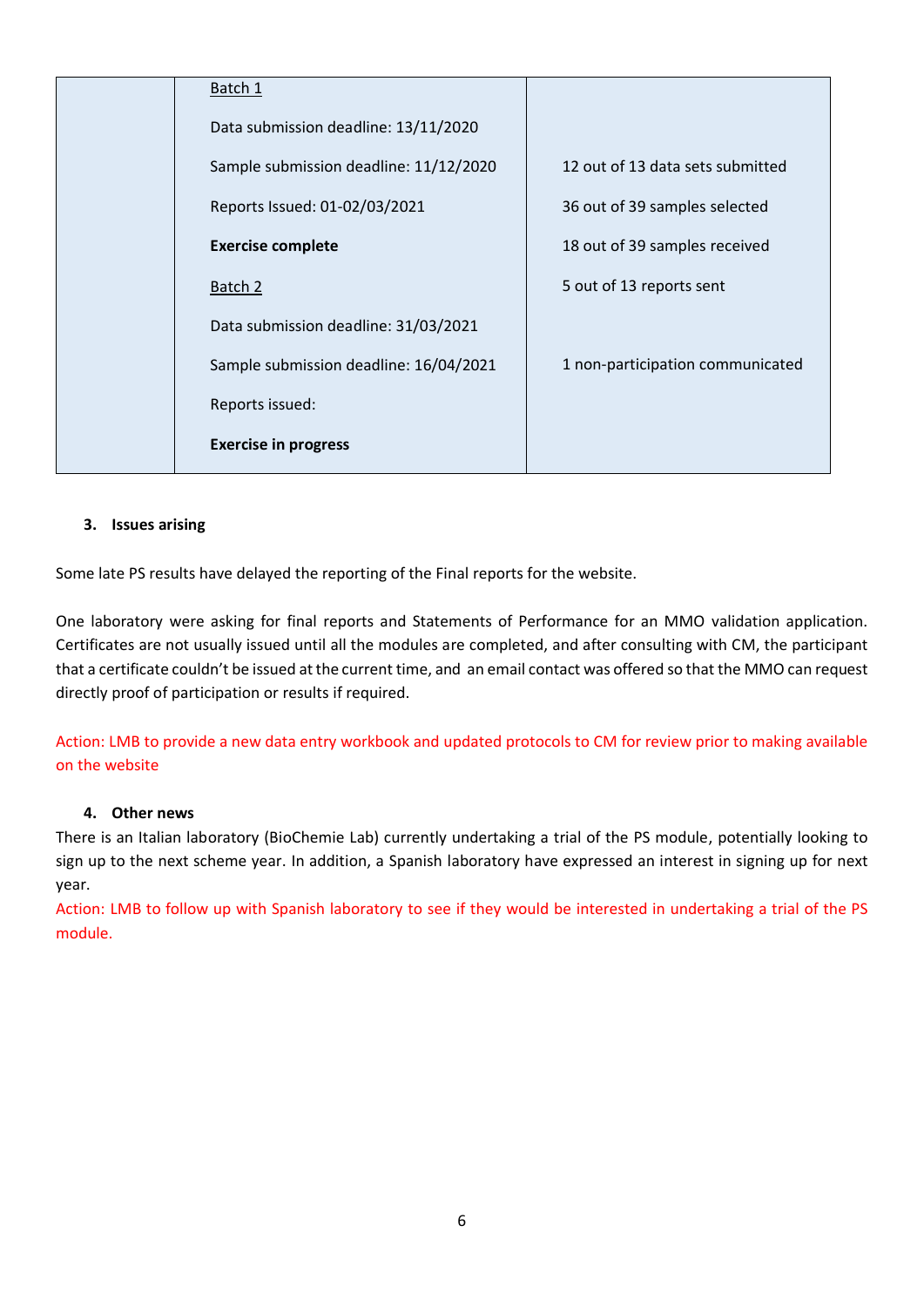# **Particle Size Component 2020-2021 Timetable (Scheme Year 27)**

| <b>Module / Exercise</b> | <b>Event</b>                                                               | <b>Date</b> |
|--------------------------|----------------------------------------------------------------------------|-------------|
| PS76 & PS77              | Samples distributed                                                        | 29/10/20    |
|                          | Results deadline                                                           | 18/12/20    |
|                          | Interim reporting deadline                                                 | 15/01/21    |
|                          | Final report deadline                                                      | 15/02/21    |
|                          |                                                                            |             |
| PS78 & PS79              | Samples distributed                                                        | 10/12/20    |
|                          | Results deadline                                                           | 11/02/21    |
|                          | Interim reporting deadline                                                 | 25/02/21    |
|                          | Final report deadline                                                      | 19/03/21    |
|                          |                                                                            |             |
| PS-OS19-21               | Request for sample data distributed                                        | 29/10/20    |
|                          |                                                                            |             |
| Batch 1                  | Data submission deadline for sample selection                              | 13/11/20    |
|                          | Selected samples submission deadline                                       | 11/12/20    |
|                          | Interim report final deadline (for samples<br>received before 11 Dec 2020) | 26/03/21    |
|                          |                                                                            |             |
| Batch 2                  | Data submission deadline for sample selection                              | 31/03/21    |
|                          | Selected samples submission deadline                                       | 16/04/21    |
|                          | Interim report final                                                       | 30/07/21    |
|                          |                                                                            |             |
| Annual Report            | Annual report deadline                                                     | 27/08/21    |
| Workshop                 |                                                                            | <b>TBC</b>  |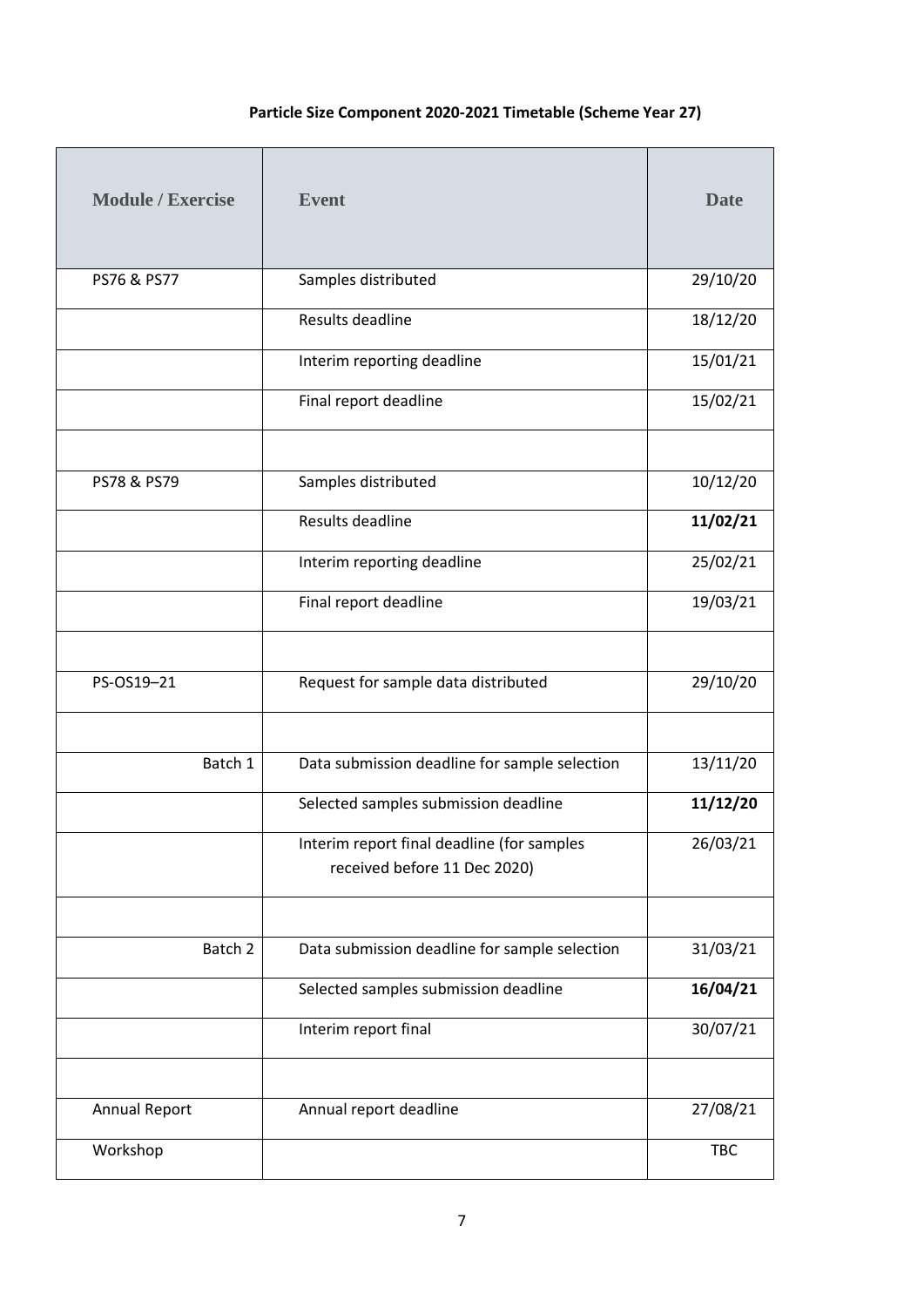In summary, the PSA component is on track (slight delays caused mainly by delay due to restrictions over the year). Some own sample exercises still being completed. Final annual report being prepared for review. Also noted that participants are being encouraged to report completion of remedial action and made aware that their certificates can be revised in line with process for benthic invertebrates component. Most participants that had remedial action have resubmitted results following completion of recommended remedial action.

#### **7. Benthic Invertebrates update**:

# **2020-21, Year 27**

#### **1. Subscriptions**

| <b>LabCode</b>        | <b>RT59/60</b> | <b>LR25</b>              | OS74/75/76               |
|-----------------------|----------------|--------------------------|--------------------------|
| <b>BI_2701</b>        | $\,1\,$        | $\,1\,$                  | $\mathbf{1}$             |
| <b>BI_2702</b>        | $\,1\,$        | $\mathbf{1}$             | $\mathbf{1}$             |
| <b>BI_2703</b>        | $\overline{1}$ | $\blacksquare$           | $\overline{1}$           |
| <b>BI_2704</b>        | $\mathbf{1}$   | $\blacksquare$           | $\mathbf{1}$             |
| <b>BI_2705</b>        | $\mathbf{1}$   | $\mathbf{1}$             | $\equiv$                 |
| $\mathbf{BI}\_{2706}$ | $\mathbf{1}$   | $\mathbf{1}$             | $\equiv$                 |
| <b>BI_2707</b>        | $\overline{1}$ | $\overline{1}$           | $\equiv$                 |
| <b>BI_2708</b>        | $\mathbf{1}$   | $\blacksquare$           | $\mathbf{1}$             |
| <b>BI_2709</b>        | $\overline{1}$ | $\mathbf{1}$             |                          |
| <b>BI_2710</b>        | $\mathbf 1$    | $\overline{\phantom{a}}$ | $\mathbf{1}$             |
| <b>BI_2711</b>        | $\overline{1}$ |                          | $\overline{1}$           |
| <b>BI_2712</b>        | $\mathbf 1$    | $\overline{a}$           | $\overline{1}$           |
| <b>BI_2713</b>        | $\mathbf 1$    |                          |                          |
| <b>BI_2714</b>        | $\,1\,$        | $\blacksquare$           | $\overline{\phantom{a}}$ |
| <b>BI_2715</b>        | $\overline{1}$ | $\blacksquare$           | $\blacksquare$           |
| <b>BI_2716</b>        | $\mathbf 1$    | $\blacksquare$           | $\blacksquare$           |
| <b>BI_2717</b>        | $\mathbf 1$    | L,                       | $\Box$                   |
| <b>BI_2718</b>        | $\mathbf 1$    | $\blacksquare$           | $\blacksquare$           |
| <b>BI_2719</b>        | $\,1$          |                          |                          |
| <b>BI_2720</b>        | $\,1\,$        | ۳                        | $\overline{\phantom{a}}$ |
| <b>BI_2721</b>        | $\,1$          | $\overline{a}$           | $\overline{\phantom{a}}$ |
| <b>BI_2722</b>        | $\,1\,$        | -                        | $\overline{\phantom{a}}$ |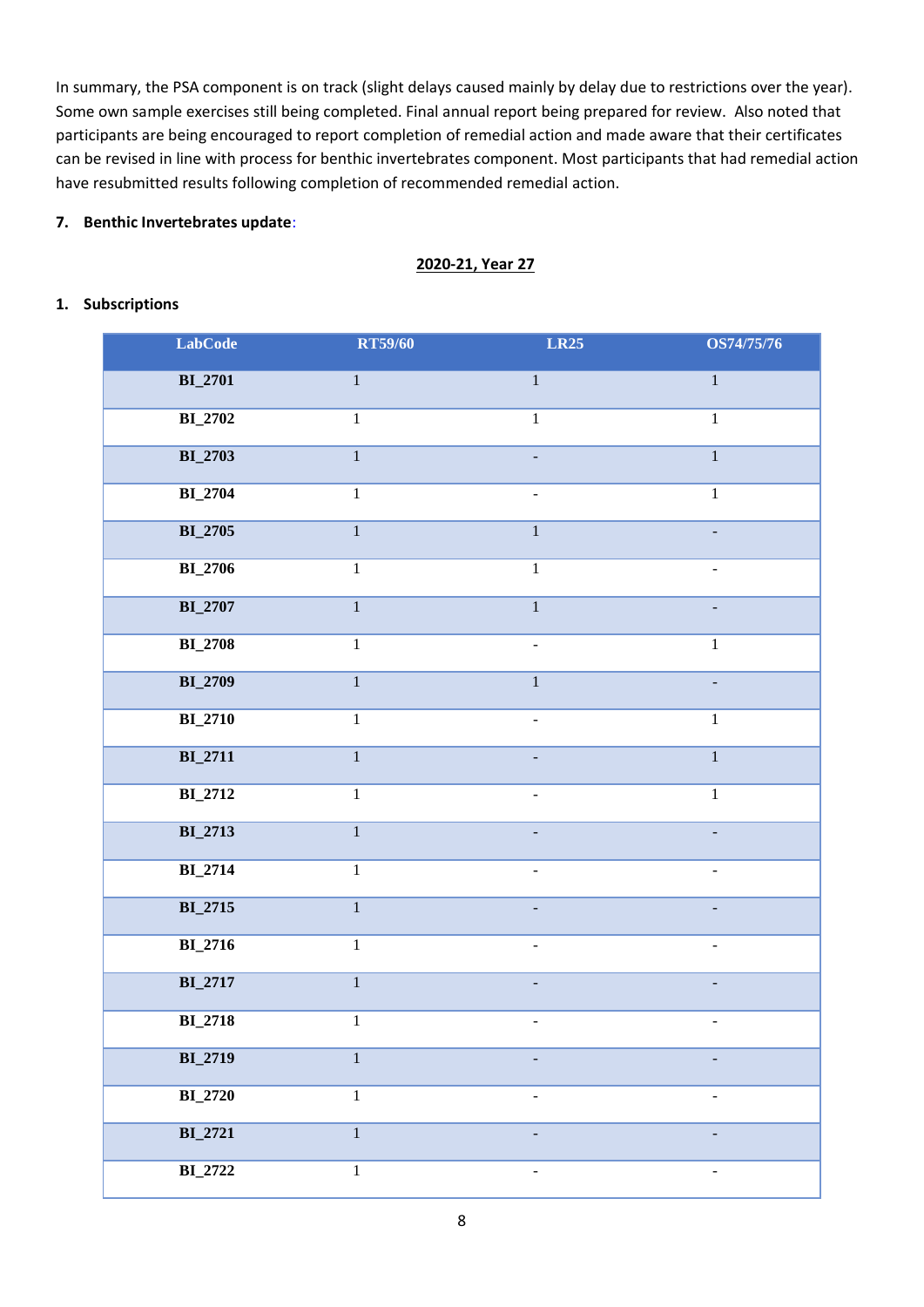| <b>BI_2727</b>                   |                                      |                          | $\overline{1}$ |
|----------------------------------|--------------------------------------|--------------------------|----------------|
| <b>BI_2728</b>                   | $\overline{\phantom{a}}$             |                          | $\overline{1}$ |
| <b>BI_2729</b>                   | $\blacksquare$                       | L,                       | $\overline{1}$ |
| <b>BI_2730</b>                   | $\frac{1}{2}$                        | $\overline{a}$           | $\overline{1}$ |
| <b>BI_2731</b>                   |                                      |                          | $\overline{1}$ |
| <b>BI_2732</b>                   | ÷,                                   | $\overline{\phantom{0}}$ | $\overline{1}$ |
| <b>BI_2733</b>                   |                                      |                          | $\overline{1}$ |
| <b>BI_2734</b>                   | $\frac{1}{2}$                        | $\overline{a}$           | $\overline{1}$ |
| <b>BI_2735</b>                   | $\overline{a}$                       |                          | $\overline{1}$ |
| <b>BI_2736</b>                   | $\blacksquare$                       | $\overline{a}$           | $\overline{1}$ |
| <b>BI_2737</b>                   | $\mathbf{r} = \mathbf{r} \mathbf{r}$ |                          | $\overline{1}$ |
| <b>BI_2738</b>                   | $\overline{a}$                       | $\overline{a}$           | $\overline{1}$ |
| <b>BI_2739</b>                   |                                      |                          | $\overline{1}$ |
| <b>BI_2740</b>                   | $\blacksquare$                       | $\overline{\phantom{a}}$ | $\overline{1}$ |
| <b>BI_2741</b>                   | $\Box$                               | $\overline{a}$           | $\overline{1}$ |
| <b>BI_2742</b>                   | ÷,                                   | $\overline{a}$           | $\mathbf 1$    |
| <b>BI_2743</b>                   | ÷,                                   | $\overline{a}$           | $\overline{1}$ |
| <b>BI_2744</b>                   | $\overline{\phantom{a}}$             | $\frac{1}{2}$            | $\overline{1}$ |
| <b>BI_2745</b>                   | $\Box$                               | $\overline{a}$           | $\overline{1}$ |
| <b>BI_2746</b>                   | $\blacksquare$                       | $\overline{\phantom{a}}$ | $\,1\,$        |
| $\circ$ (change from<br>2019/20) | $22(-)$                              | $6($ - $)$               | $28(-11)$      |

# **2. 2020-2021, Year 27 Operations**

Benthic Invertebrate exercises have been distributed in line with the 2020-2021 timetable (available below). Returns, results and exercise status details are summarised in the table below.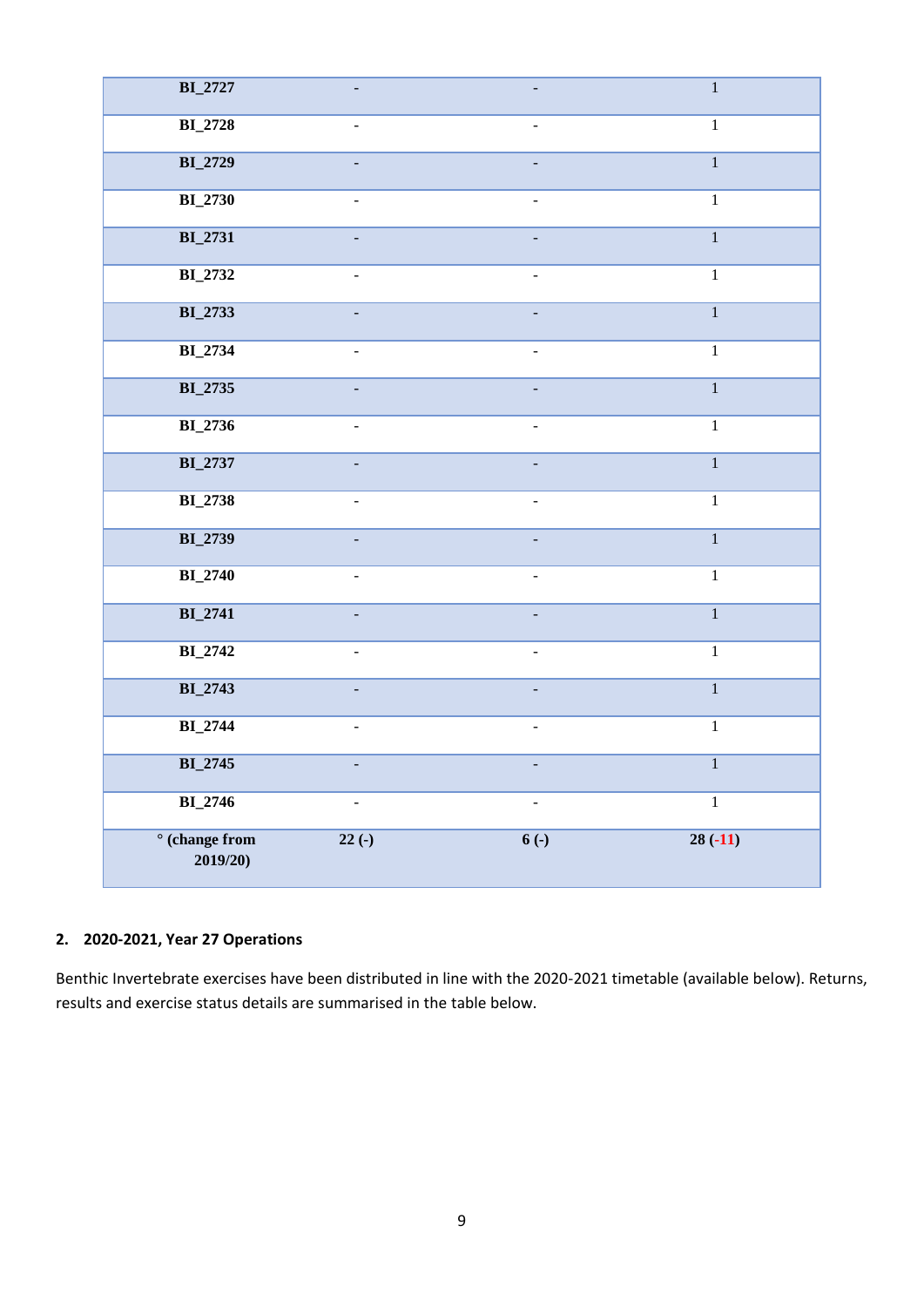| <b>Exercise</b> | <b>Status</b>                                                | <b>Returns / Comments</b>                                                           |
|-----------------|--------------------------------------------------------------|-------------------------------------------------------------------------------------|
| <b>RT59</b>     | Specimens distributed 29/10/20;                              | <b>General Ring Test;</b>                                                           |
|                 | Submission deadline 18/12/20;                                | 18 of 22 labs participated;                                                         |
|                 | Interim reports issued 14/01/21 (08/01/21);                  | CV19 restrictions were the<br>primary factor for<br>non-                            |
|                 | Ring Test Bulletin issued 05/02/21 (29/01/21);               | participation                                                                       |
|                 | <b>Exercise complete</b>                                     |                                                                                     |
| <b>RT60</b>     | Specimens distributed 10/12/20;                              | Targeted Ring Test - Biotope<br>defining species;                                   |
|                 | Submission deadline 11/02/21;                                | 17 of 22 labs participated;                                                         |
|                 | Interim reports issued 05/03/21 (25/02/21);                  | CV19 restrictions were the                                                          |
|                 | Ring test Bulletin issued 30/03/21 (19/03/21);               | primary factor for non-<br>participation                                            |
|                 | <b>Exercise complete</b>                                     |                                                                                     |
| <b>LR25</b>     | Request for specimens distributed 29/10/20;                  | 4 of 6 sets of specimens                                                            |
|                 | Submission deadline 29/01/21;                                | received; 2 have been<br>reported; 2 were recently                                  |
|                 | Interim reports ongoing (19/03/21);                          | received; further extensions<br>will be provided for late                           |
|                 | LR Module Summary Report ongoing (26/03/21);                 | receipt                                                                             |
|                 | <b>Exercise in progress</b>                                  |                                                                                     |
|                 |                                                              |                                                                                     |
| OS74-76         | Sample data requested 29/10/20;                              | 21 out of 28 datasets                                                               |
|                 | Data submission deadline Batch 1 13/11/20;                   | received;                                                                           |
|                 | Sample submission deadline Batch 1 11/12/20;                 | 35 out of 63 requested<br>samples received, including 6                             |
|                 | Interim report final deadline Batch 1 ongoing<br>(26/03/21); | samples for external audit;<br>analysis complete for 12<br>samples; extensions will |
|                 | Data submission deadline Batch 2 ongoing (31/03/21);         | continue to be provided for                                                         |
|                 | Sample submission deadline Batch 2 16/04/21;                 | late receipt up to end July for<br>CV19 impacted laboratories                       |
|                 | Interim report final deadline Batch 2 30/07/21;              |                                                                                     |
|                 | OS Module Summary Report deadline 27/08/21;                  |                                                                                     |
|                 | <b>Exercises in progress</b>                                 |                                                                                     |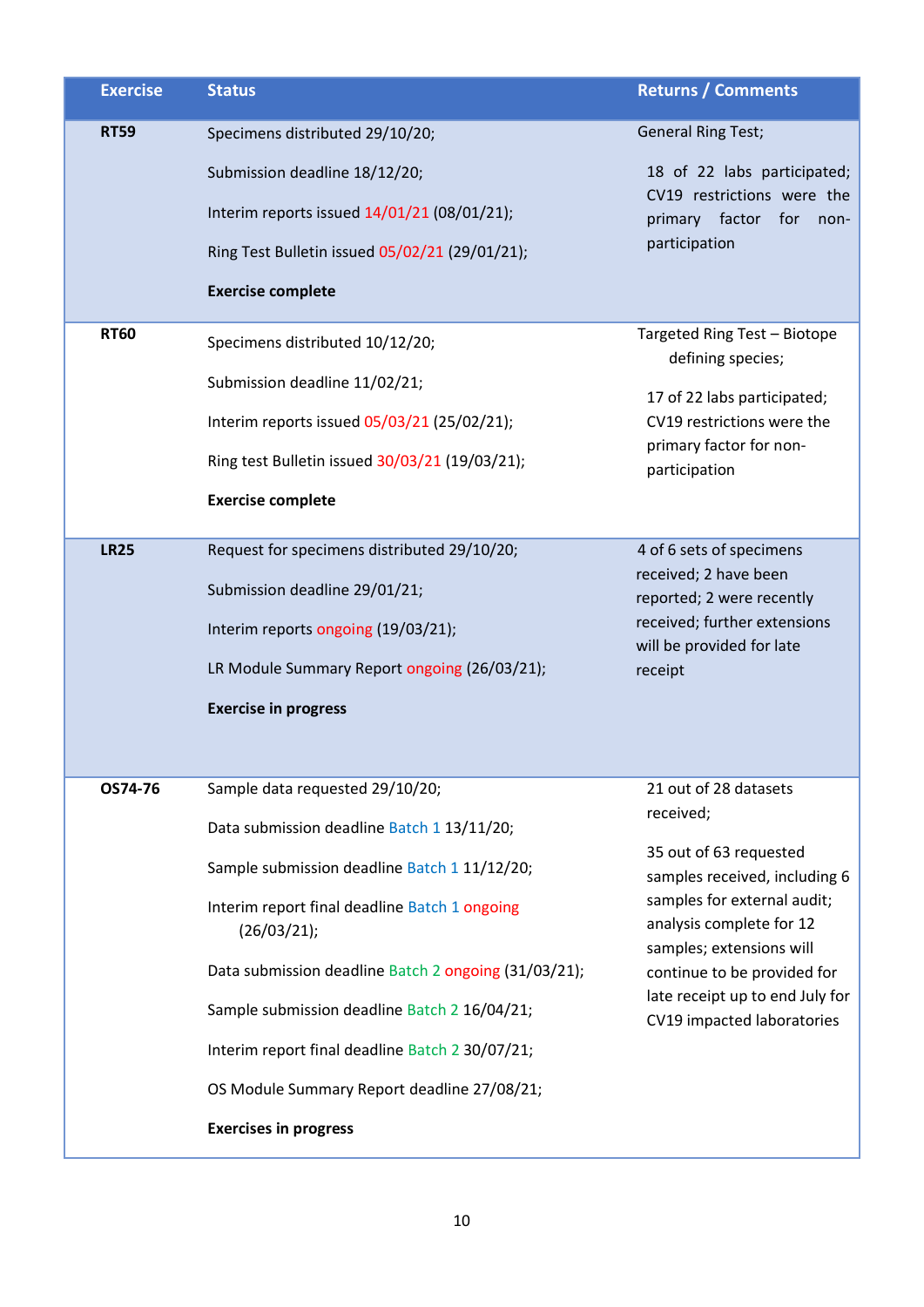## **3. 2019-2020, Year 26 Operations (outgoing scheme year)**

All modules have been completed and the draft annual report has been prepared. Statement of Performance documents are pending the sign-off of the annual report. Some remedial actions associated to Own Sample audits have been delayed due to COVID19 and other external factors, it may still be possible to complete and evaluate these remedial actions so that they can be reflected in the SoPs.

#### **4. Issues arising**

## **2020/21 Timetable Revision**

The revised 2020/21 timetable for the OS module has worked well for this scheme year (see timetable below). Although originally planned to enable the scheme timeframes to match CMA sample processing, the timetable also provided greater flexibility for the inclusion of laboratories impacted by COVID19.

## **SEPA Cyber-attack**

Unfortunately, the cyber-attack upon SEPA's servers in late 2020 is continuing to impact SEPA workers, and as such communication with Myles in his capacity as BI Component Contract manager has been compromised. With Myles' approval Tim Mackie has kindly reviewed and signed-off this year's two Ring Test Bulletins.

#### **TDP Development**

TDP development is still in progress. A draft version is with the Contract Manager and will be finalised as soon as possible.

## **Own Sample – Inclusion of Pooled Samples**

The inclusion of pooled samples/data for OS exercises is being trialled for NRW data this scheme year, i.e. all pooled replicates are provided under a single OS audit sample. This will enable quality assurance to be applied at a more meaningful 'Site' level resolution.

#### **Postal Issues**

Some mainland European participants have experienced difficulties with the postage of NMBAQC scheme samples/material due to post-Brexit changes. APEM has provided assistance to individual participants where required and issued revised address labels for all inbound consignments These labels now include our VAT and Economic Operators Registration and Identification numbers **(EORI**).

#### **5. Taxonomic Workshops**

Due to continued COVID19 restrictions, the next large capacity taxonomic workshop for targeted groups will be tentatively planned for autumn 2021.

#### **6. Outstanding issues**

Own Sample remedial actions are continuing to be tracked from 2013/14 (Year 20), but only those related to the active and recent exercises (OS 71, 72, 73, 74, 75 & 76) will be presented in meeting reports; due to COVID19, participants have not been able to review their audit results/specimens. Details will be provided here only when remedial actions stated in interim reports are agreed.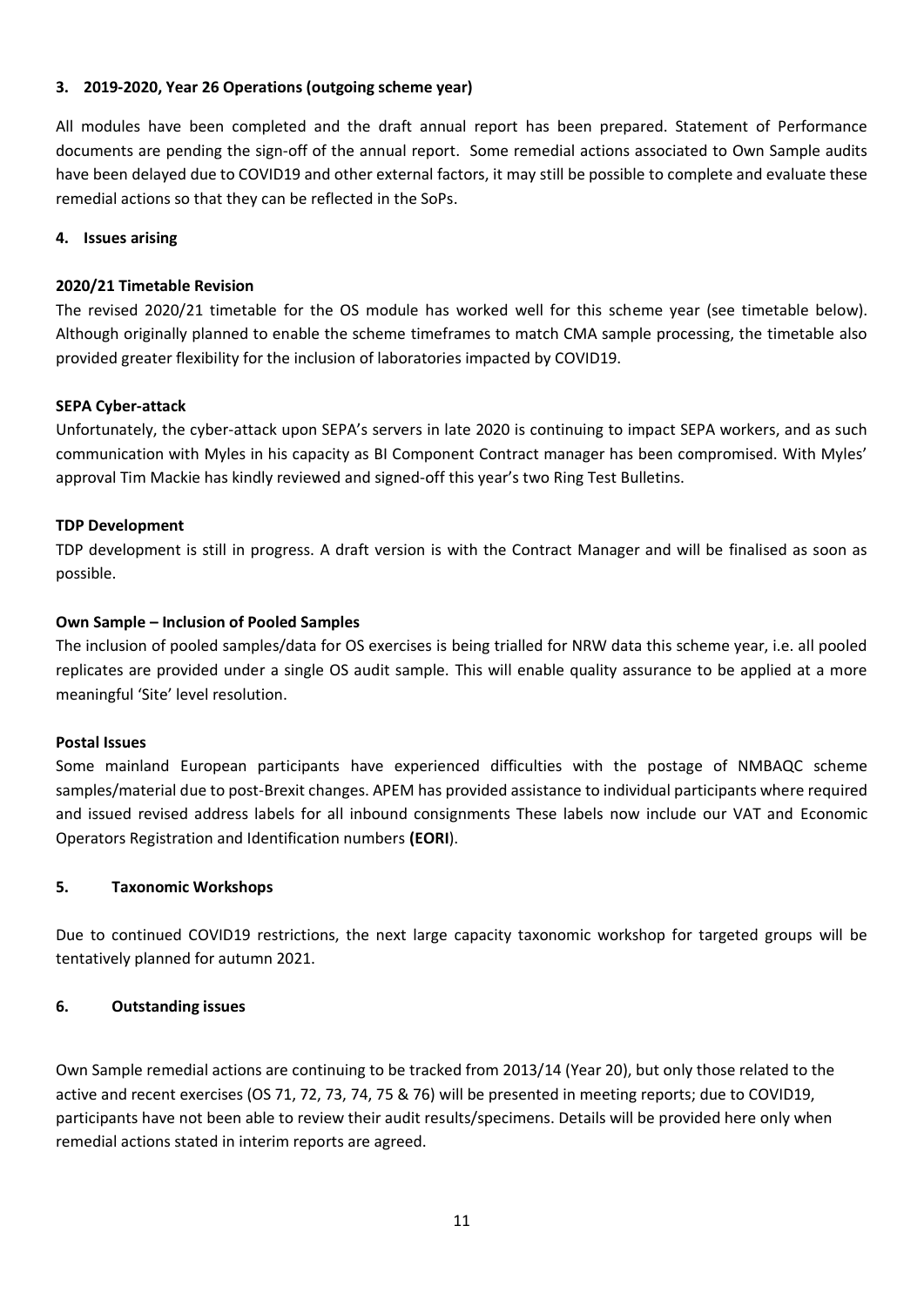# **Invertebrate Component 2020-2021 Timetable (Scheme Year 27)**

| Module / Exercise | <b>Event</b>                                                               | <b>Date</b> |
|-------------------|----------------------------------------------------------------------------|-------------|
| RT59 - General    | Samples distributed                                                        | 29/10/20    |
|                   | <b>Results deadline</b>                                                    | 18/12/20    |
|                   | Interim reporting deadline                                                 | 08/01/21    |
|                   | <b>Final report deadline</b>                                               | 29/01/21    |
|                   |                                                                            |             |
| RT60 - Targeted   | Samples distributed                                                        | 10/12/20    |
|                   | <b>Results deadline</b>                                                    | 11/02/21    |
|                   | Interim reporting deadline                                                 | 25/02/21    |
|                   | <b>Final report deadline</b>                                               | 19/03/21    |
|                   |                                                                            |             |
| <b>LR25</b>       | Protocol and request for specimens<br>distributed                          | 29/10/20    |
|                   | Specimen submission deadline                                               | 29/01/21    |
|                   | Interim reports deadline                                                   | 19/03/21    |
|                   | LR summary report deadline                                                 | 26/03/21    |
|                   |                                                                            |             |
| OS74-76           | Request for sample data distributed                                        | 29/10/20    |
|                   |                                                                            |             |
| Batch 1           | Data submission deadline for sample<br>selection                           | 13/11/20    |
|                   | Selected samples submission deadline                                       | 11/12/20    |
|                   | Interim report final deadline (for samples<br>received before 11 Dec 2020) | 26/03/21    |
|                   |                                                                            |             |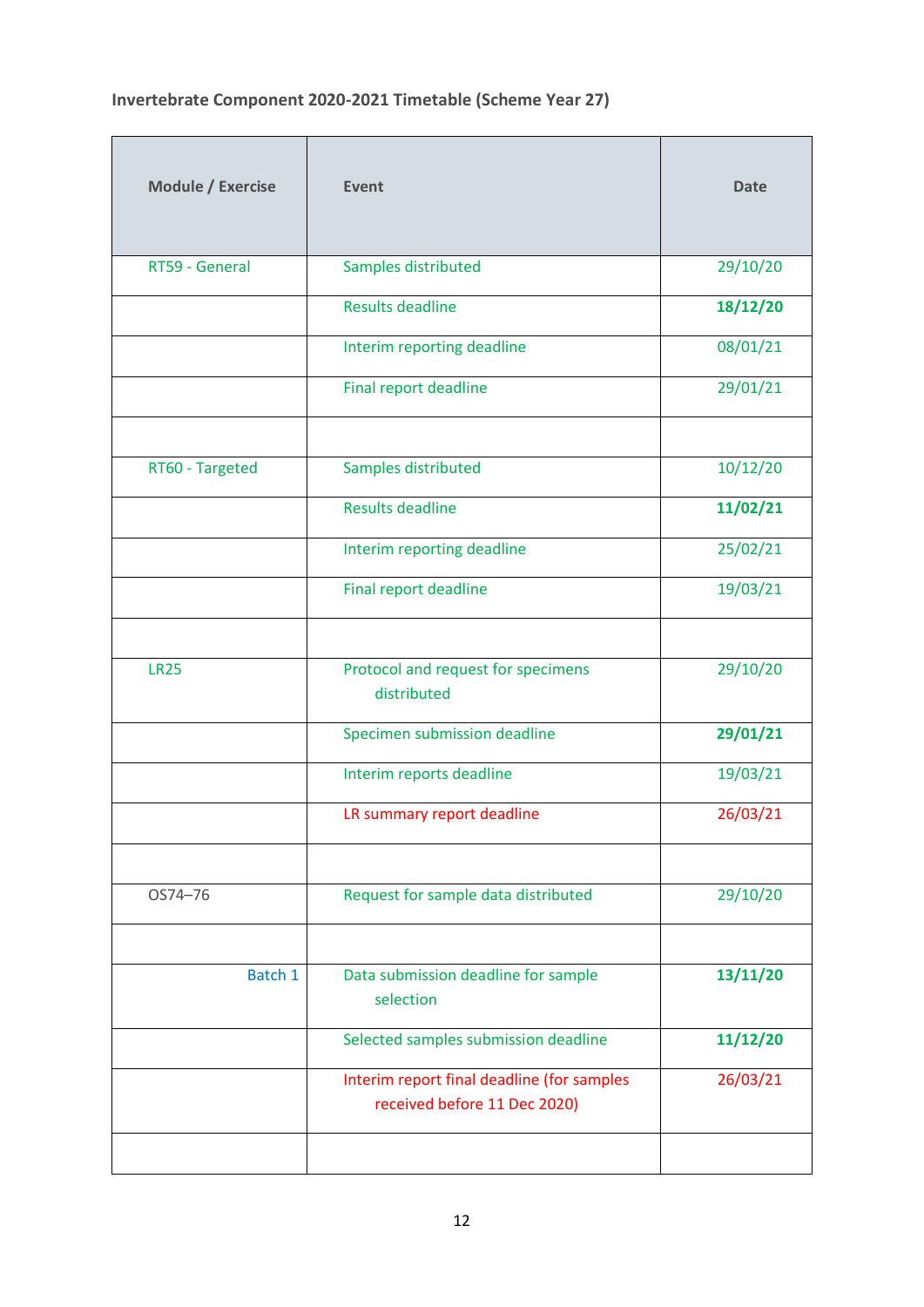| Batch 2                | Data submission deadline for sample<br>selection | 31/03/21   |
|------------------------|--------------------------------------------------|------------|
|                        | Selected samples submission deadline             | 16/04/21   |
|                        | Interim report final deadline                    | 30/07/21   |
|                        | OS summary report deadline                       | 27/08/21   |
| Annual Report          | Annual report deadline                           | 27/08/21   |
|                        |                                                  |            |
| Workshop - experts     | Venue TBC                                        | <b>TBC</b> |
|                        |                                                  |            |
| Workshop-<br>beginners | TBC - subject to demand                          | TBC        |

There was some discussion with MG/DH around quarterly taxonomic clinics and prep for next steps. Both to chat regarding sharing online. MG looking at face-to-face meetings to look at images rather than online as good for social connectivity.

# Action: DH to look into pooling images together for website

Action: DH looking at potential to host virtual quarterly benthic clinics following suggestion from MG.

#### **8. Macroalgae update:**

CY: CY advised that the three macroalgal components for 2021 have been completed. Going forward Wells Marine will no longer be the provider (from July 2021) and therefore will be up for tender. Action: ALL let CY know if you are aware of anyone suitable. Graham is currently producing a tender. CT will also ask DJ if there was a response from any MBA staff. POST MEETING NOTE – CT spoke to DJ and MBA awaiting further info before making a decision.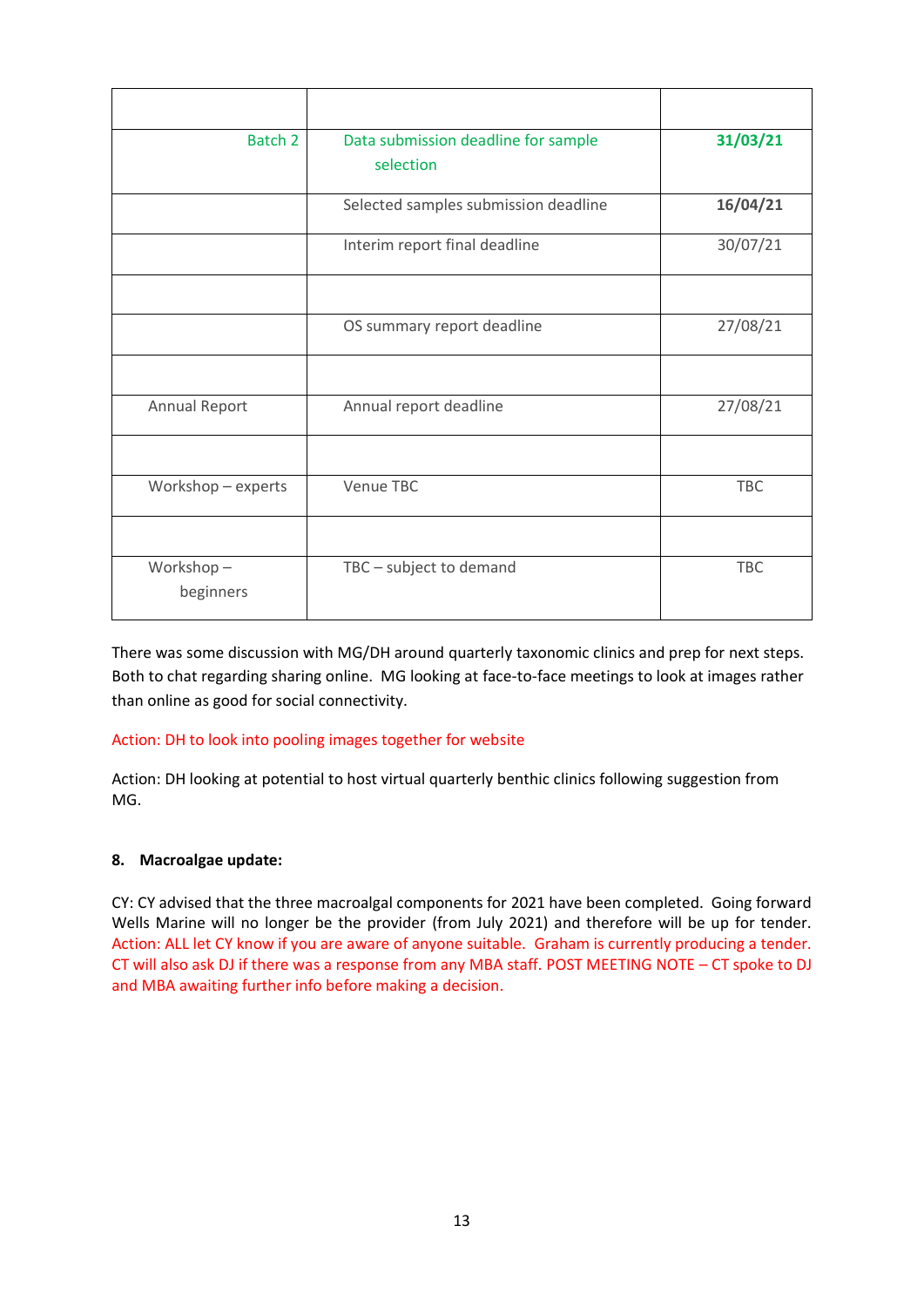# **9. Fish update:**

# FISH COMPONENT PROGRESS REPORT

# **2020-21, Year 27**

# **1. Subscriptions**

| <b>LabCode</b> | <b>F-RT14</b>            | <b>F-RRT12</b>          |
|----------------|--------------------------|-------------------------|
| $F_2$ 701      | $\overline{1}$           | $\overline{1}$          |
| $F_2$ 702      | $\,1$                    | $\blacksquare$          |
| $F_2$ 703      | $\mathbf{1}$             | $1\,$                   |
| $F_2$ 704      | $\overline{1}$           | -                       |
| $F_2705$       | $\overline{1}$           | $\Box$                  |
| $F_2$ 706      | $\,1\,$                  | $\blacksquare$          |
| $F_2$ 707      | $\overline{\mathbf{1}}$  | $\blacksquare$          |
| $F_2$ 708      | $1\,$                    | $\,1\,$                 |
| $F_2$ 2709     | $\blacksquare$           | $\overline{1}$          |
| $F_2$ 710      |                          | $\mathbf 1$             |
| $F_2$ 711      | $\blacksquare$           | $\overline{\mathbf{1}}$ |
| $F_2$ 712      | $\overline{\phantom{a}}$ | $\overline{1}$          |
| $F_2$ 713      | ÷                        | $\overline{1}$          |
| $F_2$ 714      | $\blacksquare$           | $\mathbf 1$             |
|                | $\overline{\mathbf{8}}$  | $\overline{9}$          |
|                |                          |                         |

# **2. 2020-2021, Year 27 Operations**

The first circulations of Fish exercises were distributed in line with the 2020-2021 timetable, as summarised in the table below.

| <b>Exercise</b> | <b>Status</b>                                       | <b>Returns / Comments</b>                               |
|-----------------|-----------------------------------------------------|---------------------------------------------------------|
| <b>F-RT14</b>   | Specimens and images to be distributed<br>27/11/20; | 8 participants. Results and<br>final report distributed |
|                 | Results deadline 29/01/21;                          |                                                         |
|                 | Interim reports 19/02/21;                           |                                                         |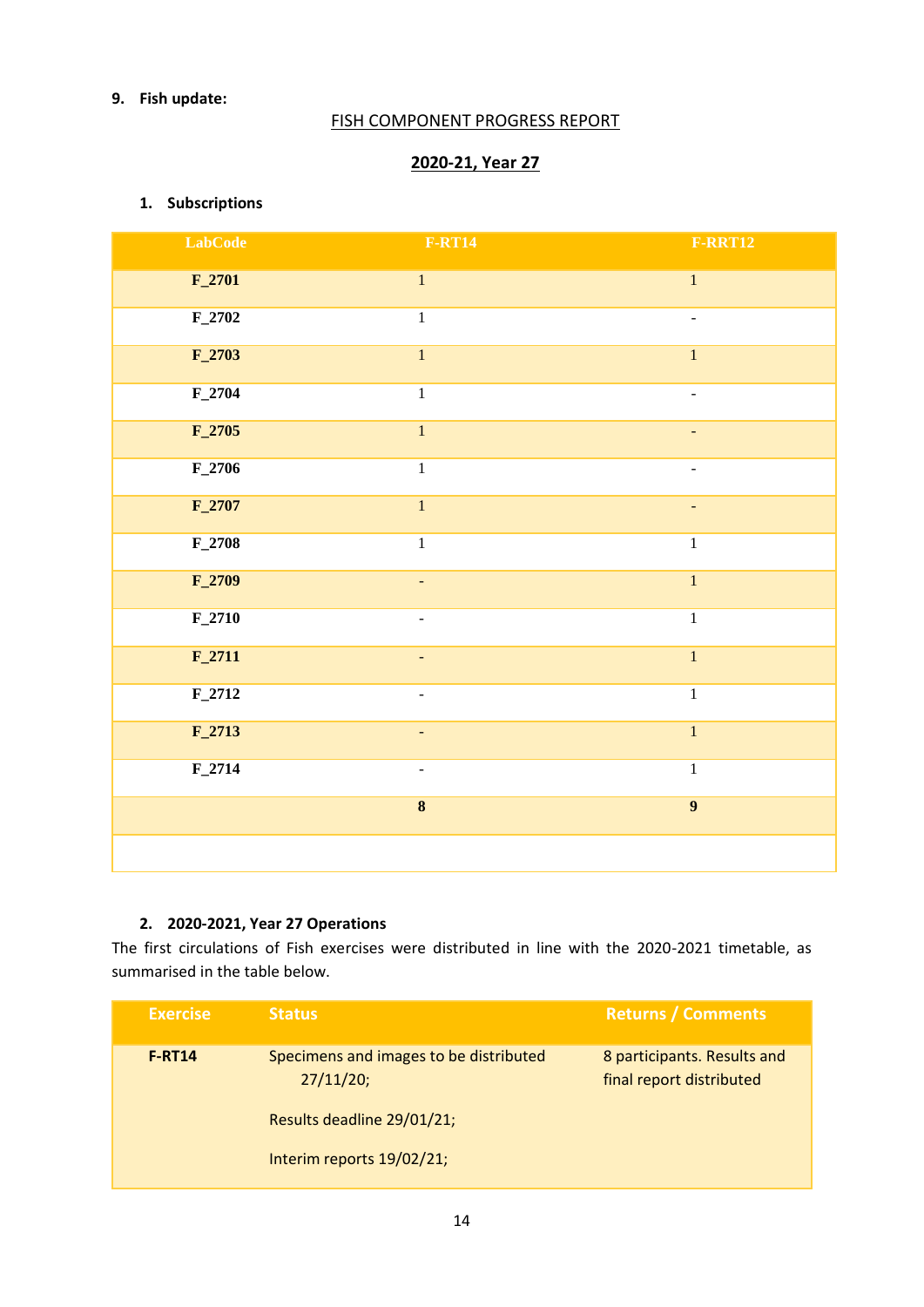|                | Final report 12/03/21<br><b>Exercise complete</b>                                                                                                                                                                                                       |                                                                                        |
|----------------|---------------------------------------------------------------------------------------------------------------------------------------------------------------------------------------------------------------------------------------------------------|----------------------------------------------------------------------------------------|
| <b>F-RRT12</b> | Protocol and request for specimens<br>distributed to 6 participants (including<br>supply of fish postage boxes) 22/09/20,<br>remaining 3 distributed by 16/10/20;<br>Specimen submission 11/12/20;<br>Final report 22/01/21<br><b>Exercise complete</b> | 9 participants, 131<br>specimens submitted.<br>Results and final report<br>distributed |

Fish ring test and fish reverse ring test protocols are now available on the website.

Environmentally friendly and sustainable packaging was trialled for the previous F-RRT and was used again for F-RRT12 and F-RT14.

#### **3. Issues arising**

After the distribution of preserved specimens in the previous Fish Ring Test (FRT13) some participants requested fresh specimens. For FRT14 all specimens were distributed frozen. Once thawed some of the smaller specimens were very fragile and easily damaged, potentially by larger still frozen specimens. Any relatively small or fragile specimens distributed in future exercise will be packaged separately to avoid damage in transit.

# **4. Taxonomic Workshop**

Currently no taxonomic workshop is planned for fish. A targeted workshop can be developed if sufficient interest is shown.

# **5. Outstanding issues**

The Fish Component Annual Report and statements of performance are being reviewed and will be ready for uploaded/distribution soon.

The use of images to replace some specimens being distributed and received remains a potentially option for species of conservation concern, scarce species, and large specimens impractical to circulate. The possibility of verifying field identifications from submitted images is also a potential expansion of the F-RRT exercise. Proposals for image use in future exercises have not been finalised yet.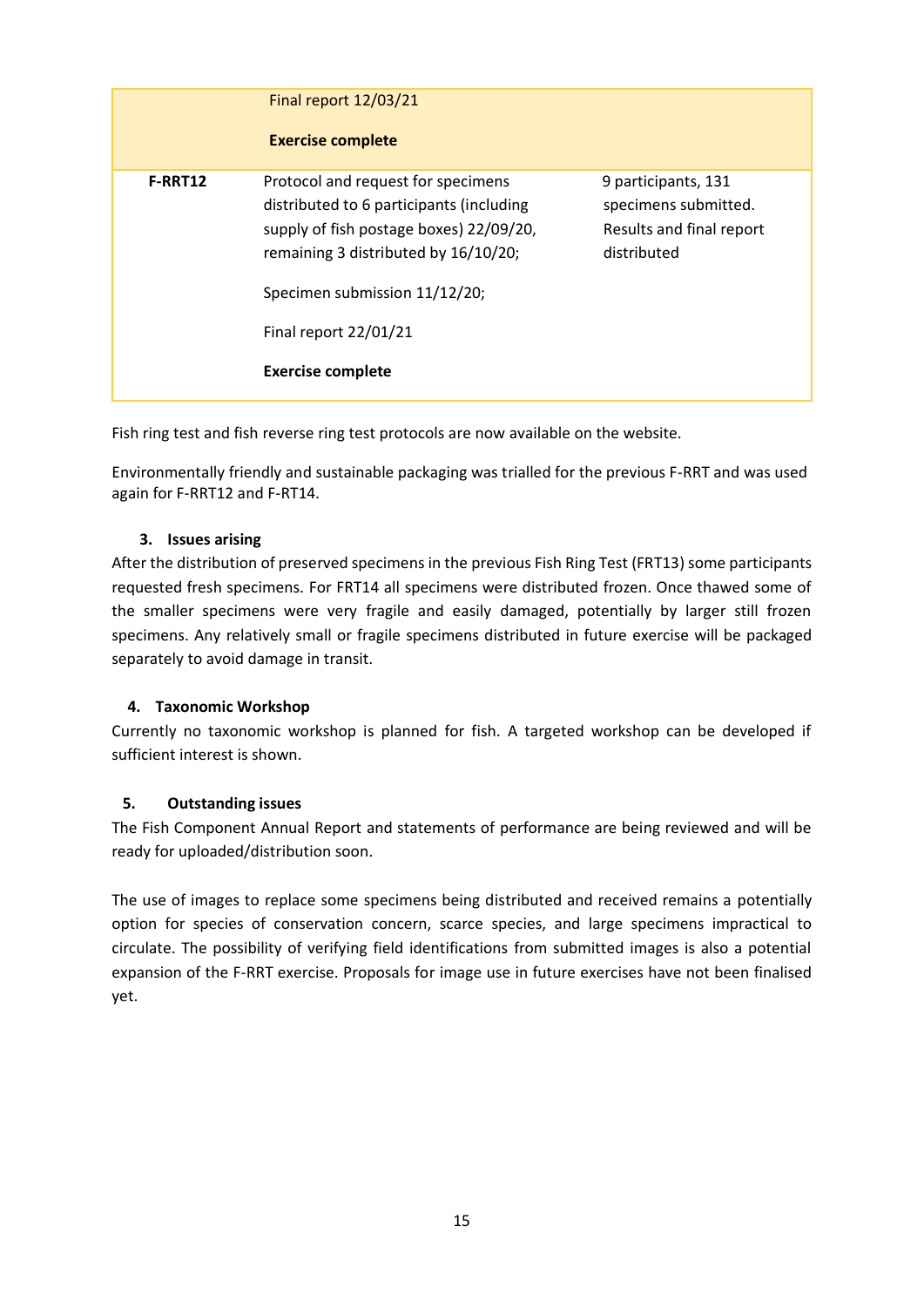# **Fish Component 2020-2021 Timetable (Scheme Year 27)**

| Module / Exercise      | <b>Event</b>                                                                                  | Date       |
|------------------------|-----------------------------------------------------------------------------------------------|------------|
| F-RRT12                | Protocol and request for specimens<br>distributed (including supply of fish<br>postage boxes) | 16/10/20*  |
|                        | Specimen submission deadline                                                                  | 11/12/20   |
|                        | Final report deadline                                                                         | 22/01/21   |
| <b>F-RT14</b>          | Samples (specimens & images) distributed                                                      | 27/11/20   |
|                        | Results deadline                                                                              | 29/01/21   |
|                        | Interim reporting deadline                                                                    | 19/02/21   |
|                        | Final report deadline                                                                         | 12/03/21   |
|                        |                                                                                               |            |
| <b>Annual Report</b>   | Annual report deadline                                                                        | 09/04/21   |
|                        |                                                                                               |            |
| Workshop - experts     | TBC - subject to demand                                                                       | TBC        |
|                        |                                                                                               |            |
| Workshop-<br>beginners | TBC - subject to demand                                                                       | <b>TBC</b> |

\* 6 x F-RRT12 protocols and fish postage boxes sent on the 22/09/20

# **10. Zooplankton update:**

This is a single unit component and is comprised of the Zooplankton Ring-Test. Following a successful trial in 2014/2015, the first official ring-test took place in 2016/17 and then again in 2018/19, with a few minor tweaks.

Sent out to participants in Dec 2020, the 2020/21 ring-test included a specimen identification (ID) element, a written quiz and an enumeration exercise, based upon developmental stages of copepods. We secured 21 participants, from 14 different laboratories, from seven different